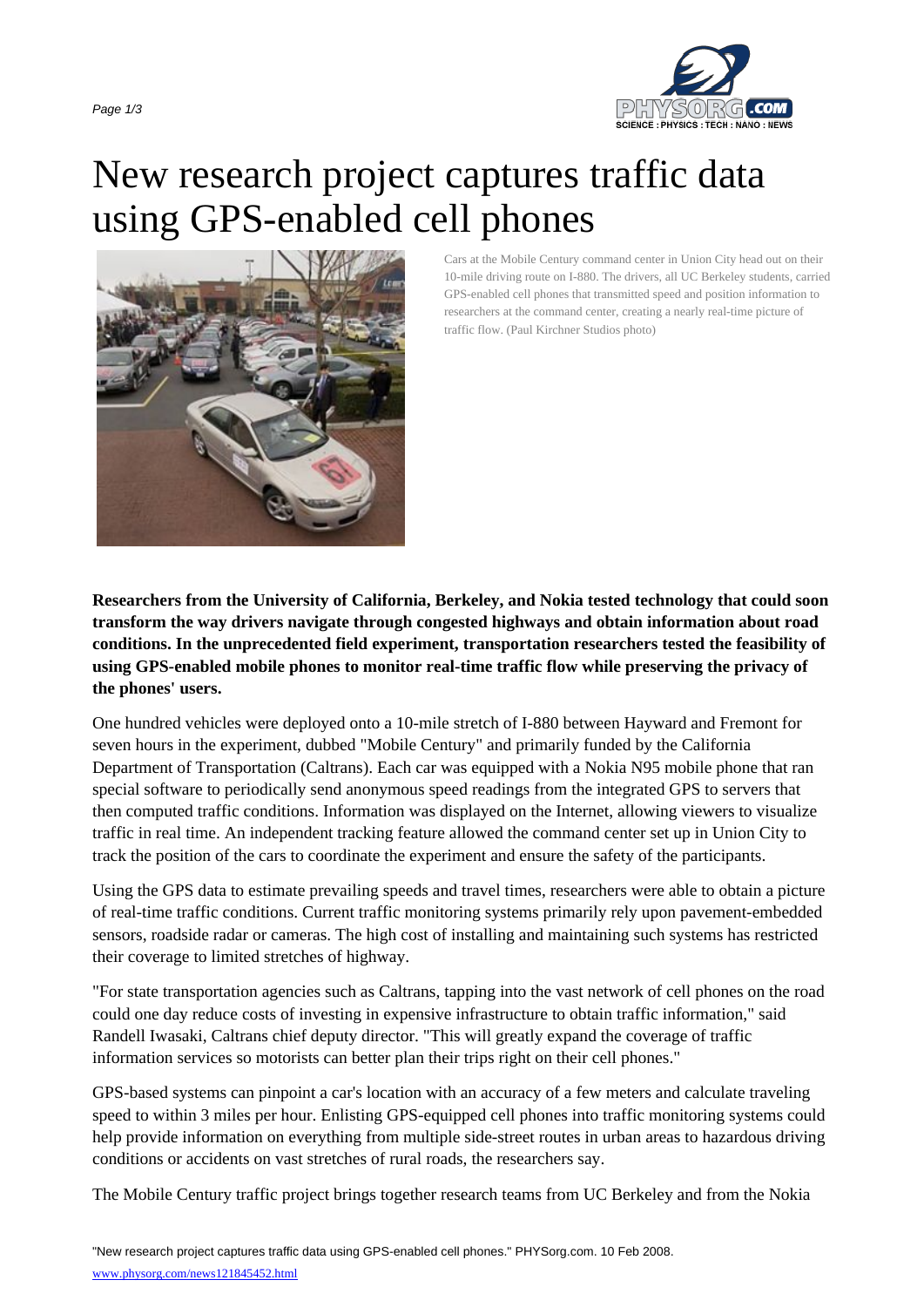

Research Center in Palo Alto that interact through UC Berkeley's California Center for Innovative Transportation (CCIT). These teams are jointly developing the algorithms, s[oftware and architecture of](http://www.physorg.com/) this GPS-based traffic monitoring system. Heading the teams are Alexandre Bayen, UC Berkeley assistant professor of systems engineering and of civil and environmental engineering, and Quinn Jacobson, Nokia Research Center research leader.

"There are cell phone-based systems out there that can collect data in a variety of ways, such as measuring signal strength from towers and triangulating positions, but this is the first demonstration of this scale using GPS-enabled mobile phones to provide traffic related data such as travel times, and with a deliberate focus on critical deployment factors such as bandwidth costs and personal privacy issues," said Thomas West, director of UC Berkeley's CCIT.

The goal of this experiment was not only to test the efficiency of the traffic data collection and aggregation system, but to also evaluate the trade-offs between traffic estimation accuracy, personal privacy and data collection costs.

"Even though the phones are capable of sending their position and speed every three seconds, an efficient traffic monitoring system should not need to transfer such a large amount of data, which would require enormous bandwidth," said Bayen. "Our challenge is to find the optimum subset of this data for effective traffic monitoring. The quantity and quality of data provided by GPS-equipped cell phones present an unprecedented enhancement to mobility tracking technology and traffic flow reconstruction mechanisms."

Such a powerful system brings up serious questions about cell phone users' privacy, which is why the researchers, with the help of Rutgers University's Winlab, have focused much of the project on mechanisms to protect that privacy.

"Mobile device users control the service. If an individual does not want his or her device to transmit position data, he or she can turn off the GPS feed," said Jacobson. "In addition, data is immediately disassociated from the phone, and is combined with the general stream of traffic data. Only anonymous aggregated data is ever created, transported or stored in this 'privacy-by-design' system. All data is further protected by banking-grade encryption."

"Nokia is very excited at the potential for this system to revolutionize travel planning, carrying on from the Nokia Maps navigation service available today on certain Nokia devices," Jacobson added. "Integration of traffic information with functions such as calendar and online timetables may one day mean the mobile device can act as personal travel planner."

There is currently no projected date for commercial launch of such a system, but when it does become available, its benefits could be huge. In the United States alone, traffic congestion leads to 4.2 billion hours in extra travel time and an extra 2.9 billion gallons of fuel burned, for a total cost of \$78 billion, according to a 2007 report from the Texas Transportation Institute. With the number of vehicles on the road increasing rapidly around the world, a cost-effective method of travel planning could help drivers make smarter decisions about which routes to take, the researchers say.

This research project between UC Berkeley and the Nokia Research Center was born of collaborative efforts by UC Berkeley's Center for Information Technology Research in the Interest of Society (CITRIS) and Tekes, a Finnish government funding agency. Both CITRIS and Tekes foster partnerships between universities, research institutes and industry to speed technological innovation to consumers.

The investigators pointed out that their research is ongoing, and that upcoming experiments may focus on thousands of cars - though not necessarily on the road all at once - with participants carrying test phones on